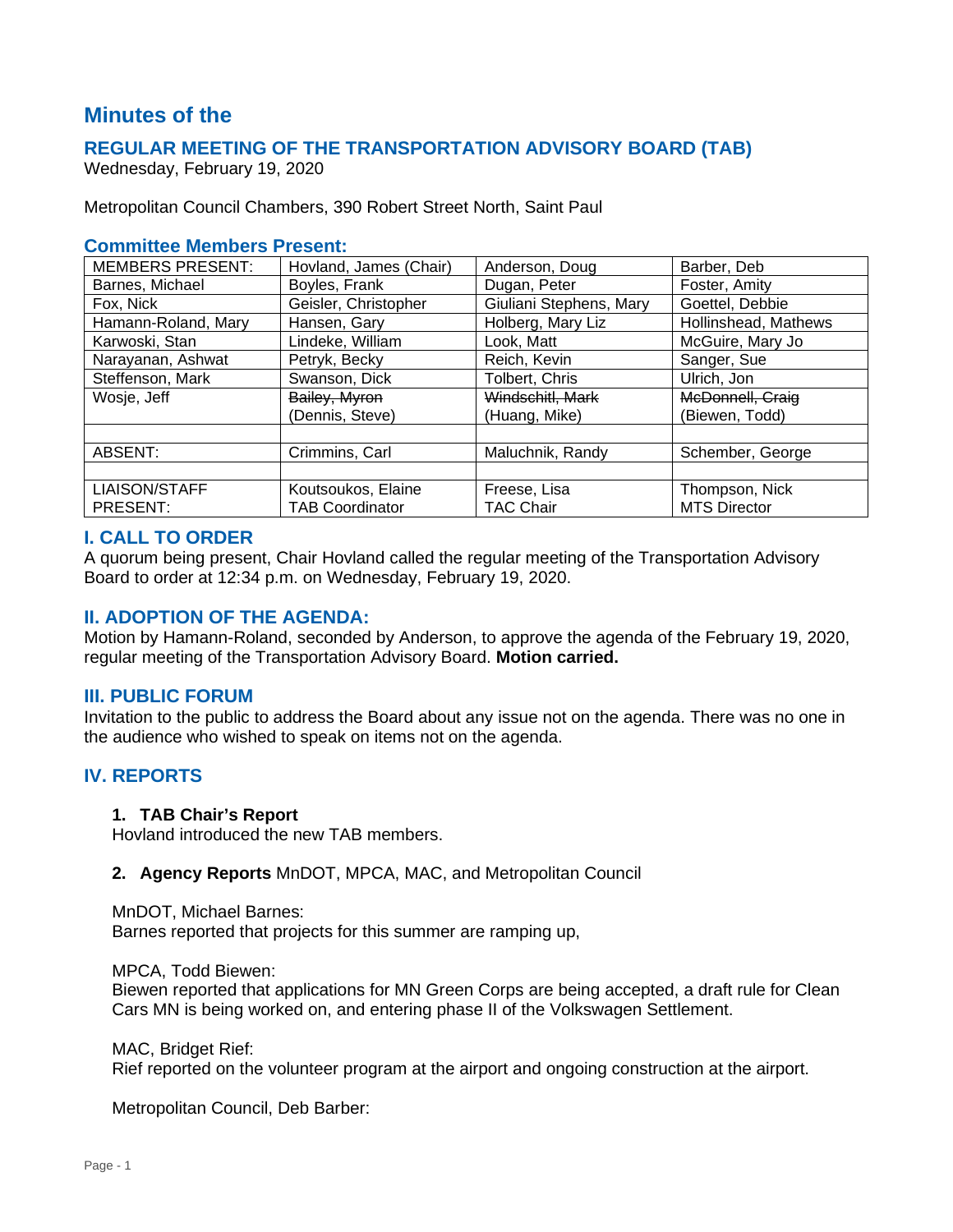Barber reported on the opening of the Mall of America transit station, the approval of the E Line alignment, and improvements for customer data applications, and that construction is starting on the Minneapolis bus garage.

# **V. APPROVAL OF MINUTES**

**1. Approval of Minutes from January 15, 2020** Motion by Anderson, seconded by Hamann-Roland, to approve the minutes of the January 15, 2020, regular meeting of the Transportation Advisory Board. **Motion carried.**

# **VI. ACTION ITEMS**

# Non-Consent

**1. 2020-05** Streamlined TIP Amendment Policy

TAC Chair Lisa Freese presented this item.

Hamann-Roland commented on this action allowing increased efficiency.

It was moved by Hamann-Roland, seconded by Boyles, that: The Transportation Advisory Board approve updates to the Streamlined TIP Amendment Process. **Motion carried.**

**2. 2020-09** Streamlined TIP Amendment: Anoka Co

TAC Executive Chair Lisa Freese presented this item.

There were no questions or comments from TAB members.

It was moved by Swanson, seconded by Goettel, that:

The Transportation Advisory Board recommend that the Metropolitan Council adopt an amendment into the 2020-2023 Transportation Improvement Program to add a multi-use trail to Anoka County's CSAH 8 4-to-3 lane conversion (SP# 002-608-012). **Motion carried.**

**3. 2020-10** Streamlined TIP Amendment: MnDOT

TAC Executive Chair Lisa Freese presented this item.

There were no questions or comments from TAB members.

It was moved by Hollinshead, seconded by Fox, that:

The Transportation Advisory Board recommend that the Metropolitan Council adopt an amendment into the 2020-2023 Transportation Improvement Program to add a project upgrading signals at the intersection of the Blue Line and E. 35th St. in Minneapolis (SP# 27-00328). **Motion carried.**

# **4. 2020-06** Program Year Extension – St. Louis Park

TAC Chair Lisa Freese presented this item.

McGuire asked why program year extensions are not put on the consent agenda as well as streamlined TIP amendments. Geisler asked how overprogramming is impacted. TAB Coordinator Elaine Koutsoukos said that there are projects that are advance constructing who can get paid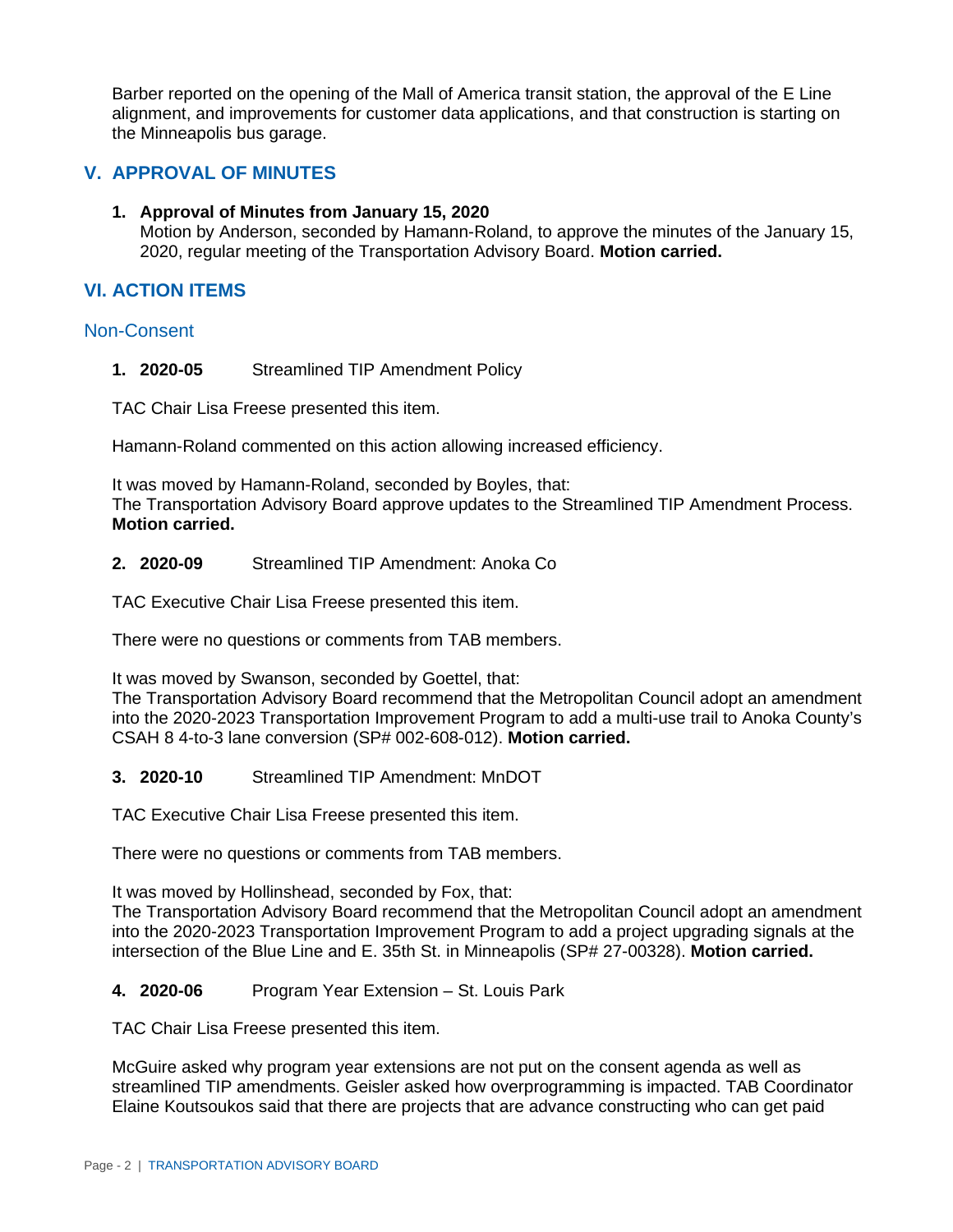earlier if shifts need to take place. Hamann-Roland said program year extensions could be put on the consent agenda and that would still allow anyone to pull the item off the consent agenda if they wanted to.

It was moved by Sanger, seconded by Reich, that:

The Transportation Advisory Board approve St. Louis Park's program year extension request to move its CSAH 25 / Beltline Pedestrian Improvements project (SP# 163-291-008) from fiscal year 2020 to fiscal year 2021. **Motion carried.**

# **5. 2020-07** Program Year Extension – Richfield

TAC Chair Lisa Freese presented this item.

There were no questions or comments from TAB members.

It was moved by Goettel, seconded by Hamann-Roland, that: The Transportation Advisory Board approve Richfield's program year extension request to move its 77th Street extension / MN 77 bridge project (SP# 157-108-035) from fiscal year 2020 to fiscal year 2021. **Motion carried.**

#### **6. 2020-08** Program Year Extension – Dakota County

TAC Chair Lisa Freese presented this item.

There were no questions or comments from TAB members.

It was moved by Holberg, seconded by Hamann-Roland, that: The Transportation Advisory Board approve Dakota County's program year extension request to move its CSAH 86 reconstruction (SP# 019-686-018) from fiscal year 2020 to fiscal year 2021. **Motion carried.**

# **VII. INFORMATION**

#### **1. Air Quality Conformity**

Metropolitan Transportation Services Travel Modeling & Research Manager Jonathan Ehrlich presented this item.

Lindeke commented on Minneapolis having the highest carbon monoxide data. Ehrlich said the monitor with the highest reading happens to have tall buildings that make it difficult for carbon monoxide to disburse, and there are a lot of cars idling at that location. Huang asked about the EPA rolling back regulations. Hamann-Roland asked how the monitoring will be embedded into the Regional Solicitation. Ehrlich said it is already included. Sanger asked what steps the federal government takes once attainment has been reached, to ensure that attainment is maintained. Ehrlich said reports are produced on an annual basis and monitoring is part of the process. Biewen added that Minnesota has a monitoring network to determine if it is in compliance with National Ambient Air Quality Standards.

#### **2. 2040 Update Work – Chapter 14: Work Program**

Metropolitan Transportation Services Planning & Finance Deputy Director Amy Vennewitz presented this item.